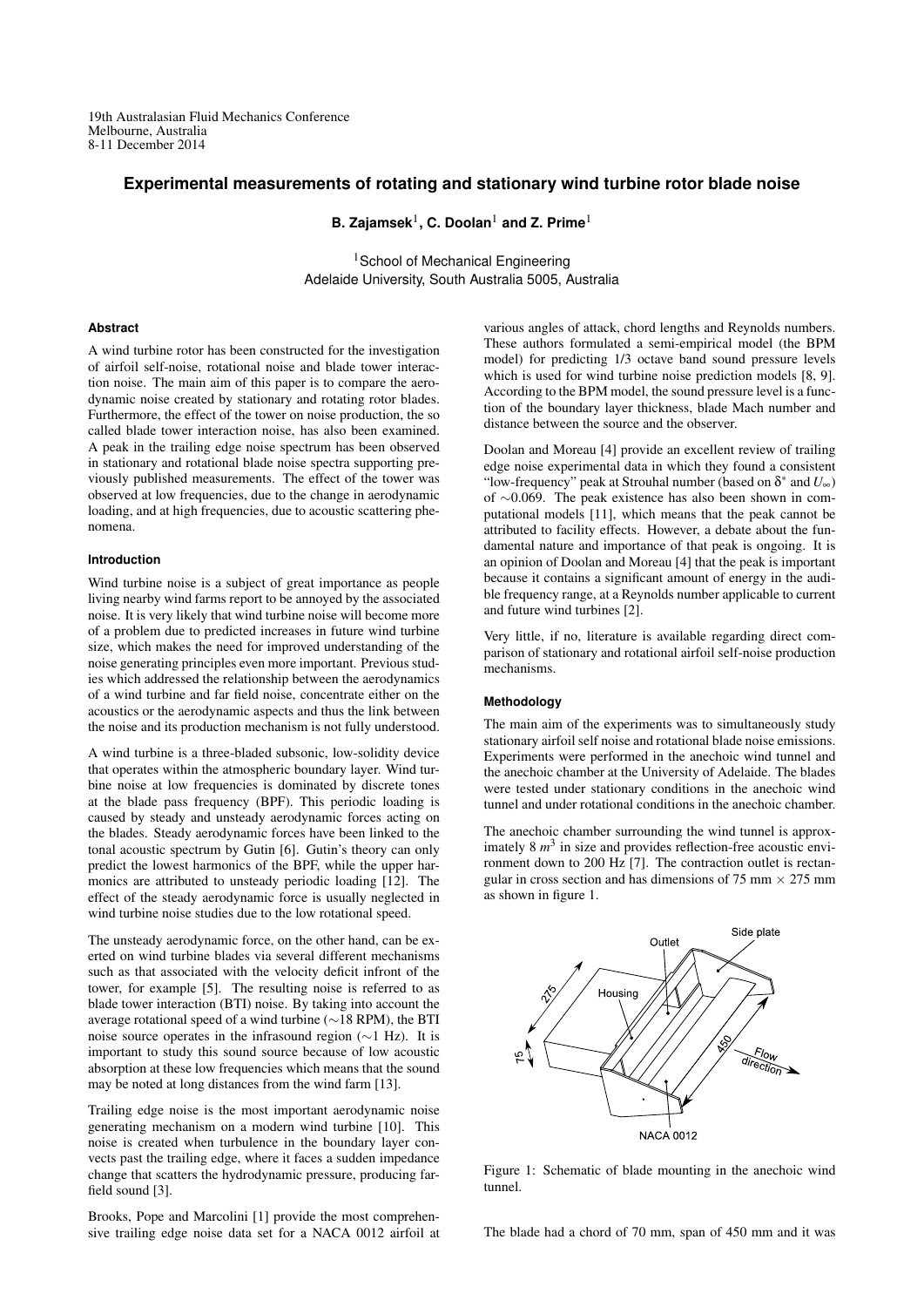tripped with 0.5 mm thick "3D turbulator" tripping tape. The blade was secured to the housing, which was attached to the outlet contraction, at 0° angle of attack. The span of the blade extends beyond the width of the wind tunnel contraction outlet which eliminates the noise of plate boundary layer interaction with the leading edge of the blade. The blade mounting arrangement is illustrated in figure 1.

The measurement set-up is outlined in figure 2. The boundary layer thickness (δ) was measured with a single hot-wire probe positioned 0.5 mm downstream of the trailing edge at a flow speed of 30 m/s and turbulence intensity of 0.3%. Far field noise was measured with a single  $1/2''$  free field B&K 4190 microphone positioned at  $R = 0.55$  m and  $\Theta = 85^\circ$ . All data was recorded using a PXIe-4499 24bit National Instruments acquisition card.



Figure 2: Measurement set-up in the anechoic wind tunnel.

A wind turbine rotor, shown in figure 4 was used to investigate noise from the rotating blades. The model constitutes 3 NACA 0012 tripped blades, spaced 120◦ apart. A slip ring, with 24 channels, is located behind the rotor plane. The slip ring allows transfer of the electrical signals from the rotor plane to a data acquisition unit. Behind the slip ring there is a torque sensor, which provides control over the blade angular position. All elements are shown in figure 4.

The wind turbine model noise emissions can be controlled via three adjustments; change in distance between the tower and the rotor plane (tower clearance), change in angle of attack and change in the rotational speed via an AC driver.



Figure 3: Measurement set-up in the anechoic chamber.

The anechoic chamber has dimensions of 4.79 m  $\times$  3.9 m  $\times$ 3.94 m which gives the volume of  $73.6 \text{ m}^3$ . The chamber is anechoic down to 100 Hz. The anechoic chamber measurement set-up is outlined in figure 3. Point microphones,  $1/2$ <sup>"</sup> free field B&K 4190, were positioned 1.5 m from the rotor plane in

a half circle, spaced 10° apart. The signals were recorded using a 9234 24bit National Instruments acquisition card.



Figure 4: Wind turbine model. Parts are:*(1)* NACA 0012 airfoil (tripped at 10% chord length, 70 mm chord, 450 mm span), *(2)* Slip ring, *(3)* Torque sensor, *(4)* AC driver and *(5)* Tower (70 mm outer diameter).

The aeroacoustic investigation of the rotor model was conducted at 20 mm and 70 mm tower clearance distances and at 900 RPM (52 m/s blade tip speed). The blades were mounted at 0◦ angle of attack.

#### **Preliminary results**

The boundary layer thickness measured on the stationary airfoil in the anechoic wind tunnel was 5.6 mm and the boundary layer thickness on the rotating airfoil was estimated to be 3.9 mm at the blade tip, using the BPM model formulation [1]. The position at the blade tip was chosen because the majority of noise, > 5 kHz, originates at the blade tip or very close to it according to beamforming measurements which are not presented in this paper. Frequency scaling, based on the Strouhal number, between the stationary and rotational blade is not straight-forward due to the variable flow conditions experienced by the rotational blade. However, the Strouhal number,  $St = \frac{f\delta^*}{U}$  $\frac{J_0}{U_{\infty}}$ , for the rotating blade was determined according to the blade tip speed  $U_{\infty} = 52$  m/s and the 0.48 mm boundary layer displacement  $\delta^*$  at the trailing edge. The boundary layer displacement was obtained from the boundary layer thickness according to:  $\delta = \delta^* \times 8$ . A one-third octave sound pressure level comparison between the stationary airfoil and the wind turbine rotor can be seen in figure 5.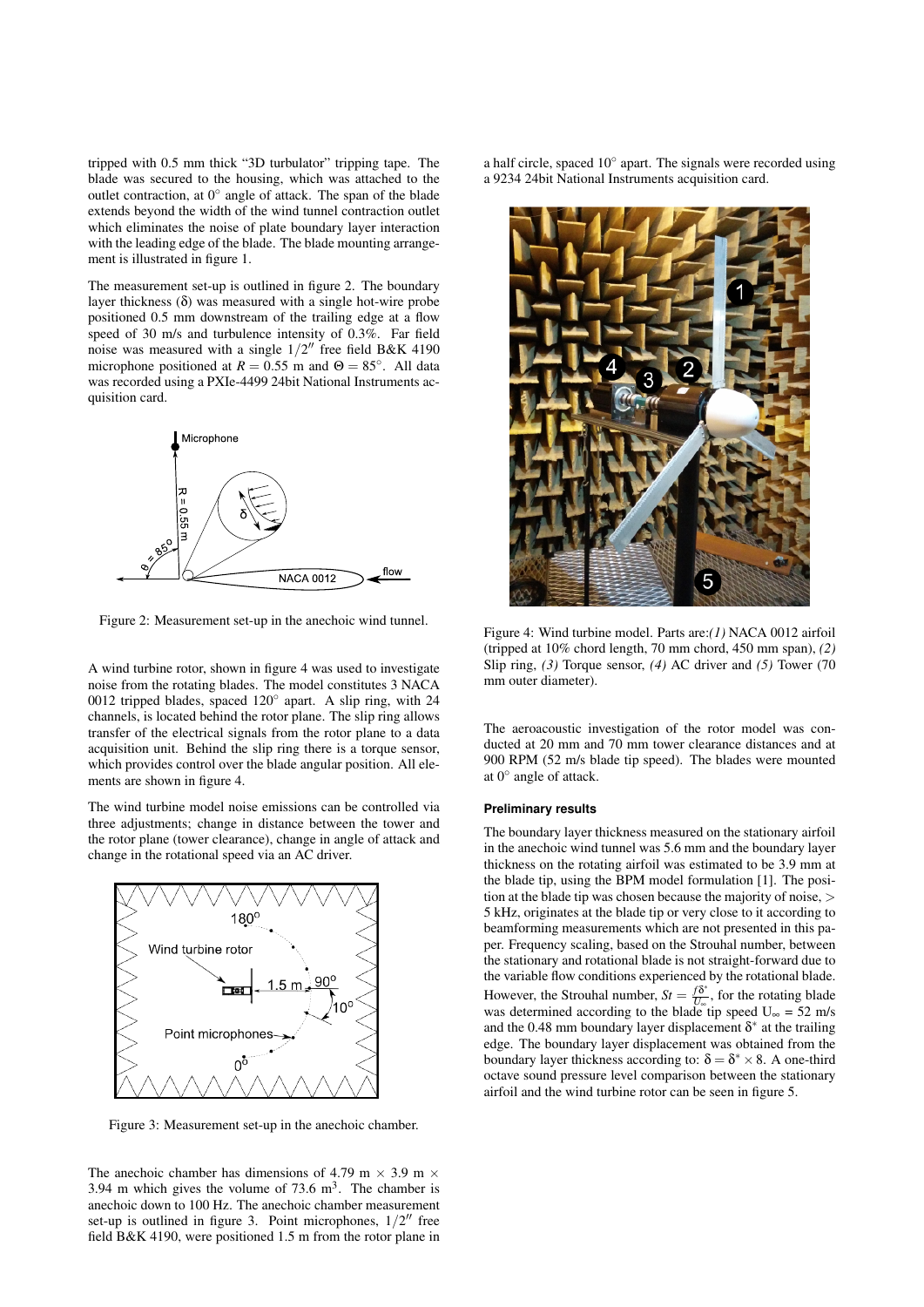

Figure 5: a) One third octave band sound pressure level at  $R = 0.055$  and  $\Theta = 85^\circ$  for a stationary NACA0012 blade (see figure 2), b) One-third octave band sound pressure level at 90◦ microphone position for the wind turbine rotor. The dotted vertical line on both figures indicates  $St = 0.069$ .

Good agreement between the BPM model and the measurements is observed for  $St > 0.1$  in figure 5a. This means that trailing edge noise emissions from the tripped NACA0012 blade are as expected. The presence of a "low frequency" peak is observed at trailing edge peak radiating frequency of ∼3 kHz and the associated Strouhal number is 0.069. Doolan and Moreau [4] believe that this is a true characteristic of trailing edge noise and thus deserves attention since it contains a significant amount of energy in the audible frequency range.

A "low frequency" trailing edge peak is also present in figure 5b, at ∼7 kHz. However, the peak in that case does not correspond to  $St = 0.069$ , as can be seen. Reasons for this discrepancy could be; underestimation of the boundary layer thickness by the BPM empirical formulation, rotational effects or tip vortex interference.

Since the "low frequency" peak is observed in both facilities, the facility effect can be excluded. Further investigation is necessary in order to obtain more information about the the nature of the trailing edge noise on a rotating airfoil, in particular the nature of "low frequency" peak.

In figure 7 the broadband power spectral densities for two tower clearances;  $d = 20$  mm and  $d = 70$  mm are shown. The effect of the tower on the sound emissions is clearly visible in the low frequency range which is the range of blade tower interaction noise. In this range, the magnitude of the upper harmonics of the blade pass frequency magnitude is up to 20 dB different for the two clearance distances. This is due to the change in the aerodynamic force acting on the blade when the blade is passing the tower, meaning that the blade streamlines are displaced due to the tower presence. At higher frequencies, between 2 kHz and 5 kHz, the difference between the two clearance distances is also significant. The PSD of  $d = 70$  mm is higher compared to  $d = 20$  mm in the frequency range between 1.6 kHz and 4.2 kHz. This is as expected since the tower (70 mm in diameter) at these frequencies becomes acoustically significant and thus causes acoustic scattering which consequently causes the increase in sound pressure. The scattering is furthermore

illustrated in figure 6 as a function of angle.



Figure 6: Directivity function at 2064 Hz for *d* = 20 mm and d  $= 70$  mm. .

Figure 6 shows a significant increase in magnitude occurring on one side of the wind turbine rotor due to the cardioid directivity of the airfoil self-noise in that frequency range. As observed, acoustic scattering can have a significant effect on the sound field in close proximity to the wind turbine rotor and it is therefore believed that this could also be the case for large wind turbines.

In order to gain a better understanding of blade tower interaction noise, further experiments will include the measurement of aerodynamic pressure fluctuations on both sides of the blade tip and tower simultaneously. These measurements will also be carried out under more realistic operating conditions including an angle of attack  $> 0^\circ$ .